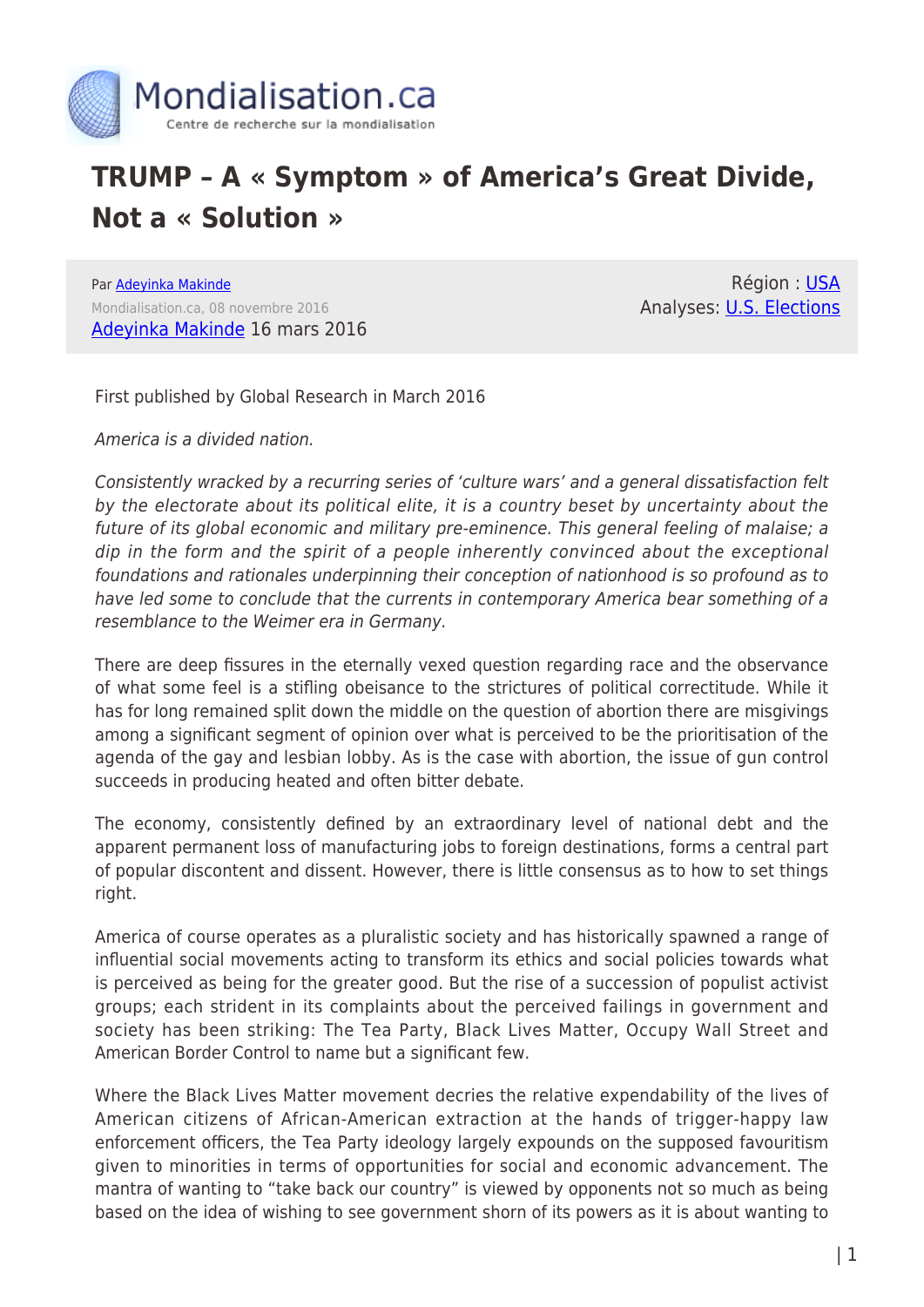halt the progress of minorities at a time when the White House is occupied by a black president.

While the Occupy Wall Street movement's perception of the decline of America is rooted in the increasing disparities in wealth and income distribution in society as well as the malign influence of powerful corporate interests in the economic and political process, antiimmigration groups such as American Border Control posit the view that the country can never be put on the path of revival while there are what they claim to be hordes of Mexicans entering the United States illegally; bringing with them "crime, drugs and squalor." For these groups, the very fabric of America as a nation with a majority European descended population and a particular set of mores is threatened by "immigration via the birth canal."

The analogy made with the deepened social divisions during the Weimer Republic may not be totally misplaced, as indeed may be possible comparisons with the republican and conservative divide in pre-civil war Spain. As was the case with those traditionalists who in Spain of the 1930s looked on in askance at social innovations introduced by the Republican regime such as the legalisation of divorce, contraception and abortion, so too a large segment of present day Americans recoil at the perceived constricting tenets of 'political correctness' and the legalisation of gay marriage which along with other developments are viewed as the wholesale abrogation of traditional American values.

The polarized atmosphere of divisiveness and even outright hatred often on display in political wrangling and the general public discourse is clear to see. While most would agree to a general dissatisfaction with the state of affairs, there is no united consensus as how to tackle the root causes of the social and economic malaise.

In 1930s Germany and Spain, the proposed solutions were predicated on diametrically opposed rationales represented by the Left and Right of the conventional political spectrum. In both situations the resultant 'revolutions' led to the rise respectively of Hitler and Franco.

There is of course no suggestion of an imminent implosion in American society that would lead to an internal war –such a scenario is largely the concern of fiction in movies and in graphic comic book stories- albeit that Colin Woodard, a reporter for a newspaper in Maine, has perceptively argued the position of North America as being constituted of eleven separate stateless nations based on the dominant cultures of swathes of population concentrations in various regions.

Nonetheless, the rise on the one hand of the socialist Bernie Sanders in the Democrat Party and the populist Donald Trump in the Republican Party on the other speak towards a divide in terms of popular reactions to an unsatisfactory view of the prevailing system.

Those Americans attracted to Sanders' message are angered by the licence given to profiteering corporations who outsource jobs outside of the United States. They hate the privileges conferred on beyond-the-reach-of-the-law bankers and the trends pointing to the concentration of wealth in the hands of an increasingly smaller percentage of the population. They are concerned about the concentration of mainstream media ownership in the hands of six corporations and are dismayed about student loans that are packaged with onerous interest rates.

But it is of course the campaign of billionaire real estate mogul Donald Trump which has received the greatest amount of attention and also within whose populist agenda the deep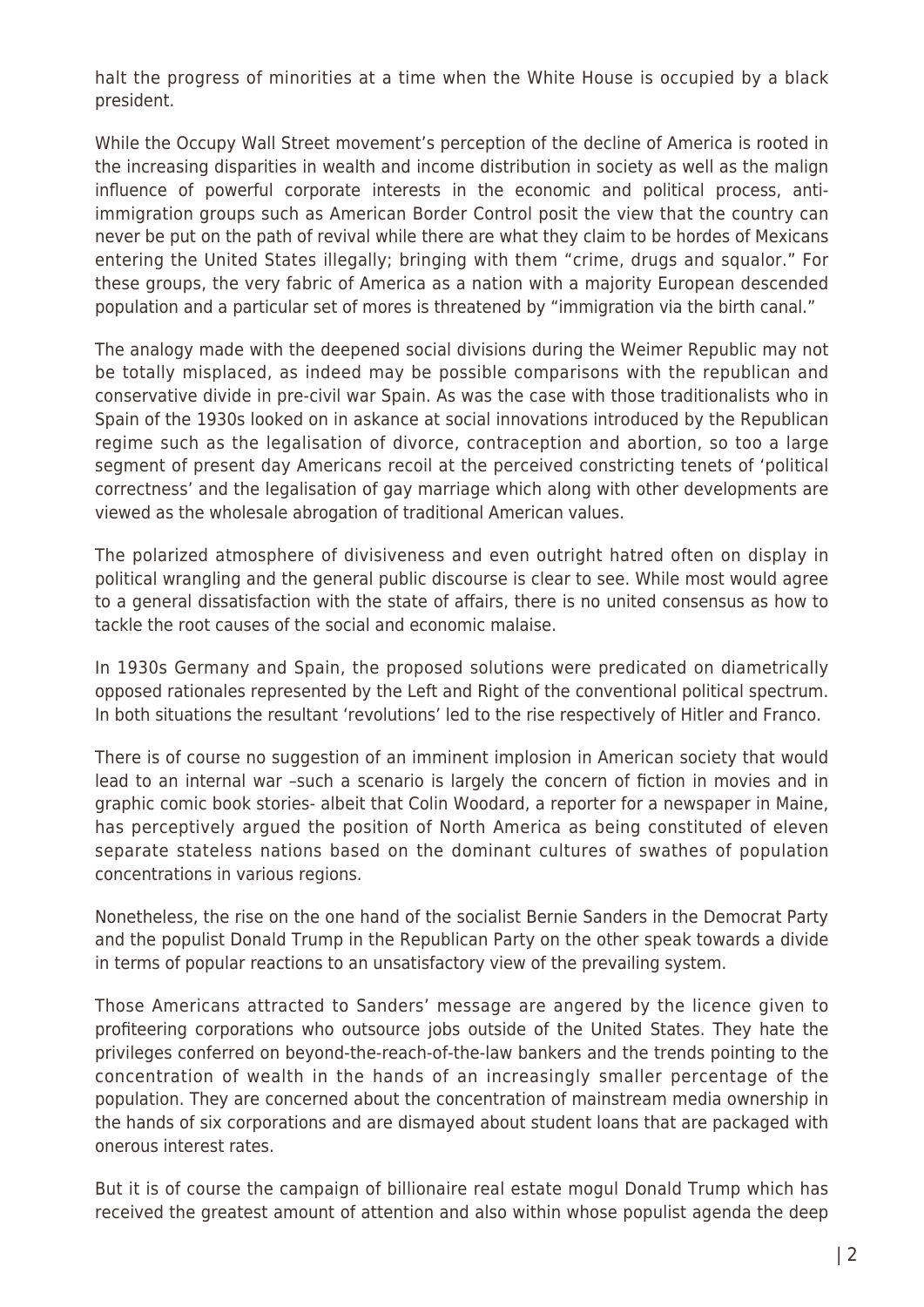cultural divide in America is laid bare.

Trump's message has seen him become the leading candidate among those seeking the Republican Party nomination. Significantly, his campaign has also earned him the enmity of the political establishment; an entity encapsulated by the duopoly of the respective machineries of the Democrat and Republican Party Parties from which much of the electorate has increasingly become estranged.

That Trump has proved to be a magnet for popular discontent in America is clear enough.

An interesting array of persons and demographics has been energized into supporting him. On a personal level, some are impressed by his 'no-nonsense' talking style and 'Alpha Male' demeanour. So far as his capacity for executing the office of the presidency is concerned, some believe that a man for long enmeshed in the business world with success to go along with it could help cure America of its economic ills.

Trump some claim has surged ahead because he has had the temerity to challenge the status quo. The bland 'business as usual' form of electioneering that has for long constrained the discourse into a fixed set of parameters is gone. For others, Trump is a rabble-rouser; essentially a carnival barker who has turned over a rock that has revealed an ugly underbelly of intolerance and racism.

He has brought immigration to the fore in a way that otherwise would not have been the case. His criticism not only of illegal immigration but also of legal immigration to the United States has struck a chord among segments of the European-descended population who feel threatened by non-white immigration. For these people, the demographic shifts and changes portend towards a marked and irreversible change in America's European-derived culture and mores.

For a man concerned with the preservation of the genetic purity of the white race which he continually asserts by their endeavours solely created the basis of America, the present discourse on the immigration issue is one that has captured the attention of the white nationalist David Duke.

For Duke, Trump's intervention signifies a fundamental breach with the normally 'timid' and prescribed format of debate. For instance, Trump's pledge to deport 12 million illegal immigrants marks a clear shift from the past; a past which according to Duke is littered with ostensibly tough-talking but ultimately insincere Republican candidates who inevitably capitulate by granting mass amnesties.

Duke has of course been made a point of discussion of the election campaign because he has applauded several of Trump's stances while holding back from giving a formal endorsement. It is no surprise that this former member of a chapter of the Ku Klux Klan who later served as a legislator in his home state of Louisiana would become a figure of controversy.

Duke's weltanschauung, which is predicated on the fundamental differences between racial groups, has as a central thesis the necessity of the neutralisation of Jewish power on both a national and global level. Trump's strident views on immigration are extremely important to the likes of Duke who fear legal immigration –never mind immigration of the illegal sort- is irretrievably leading to the scenario of European-descended Americans becoming a minority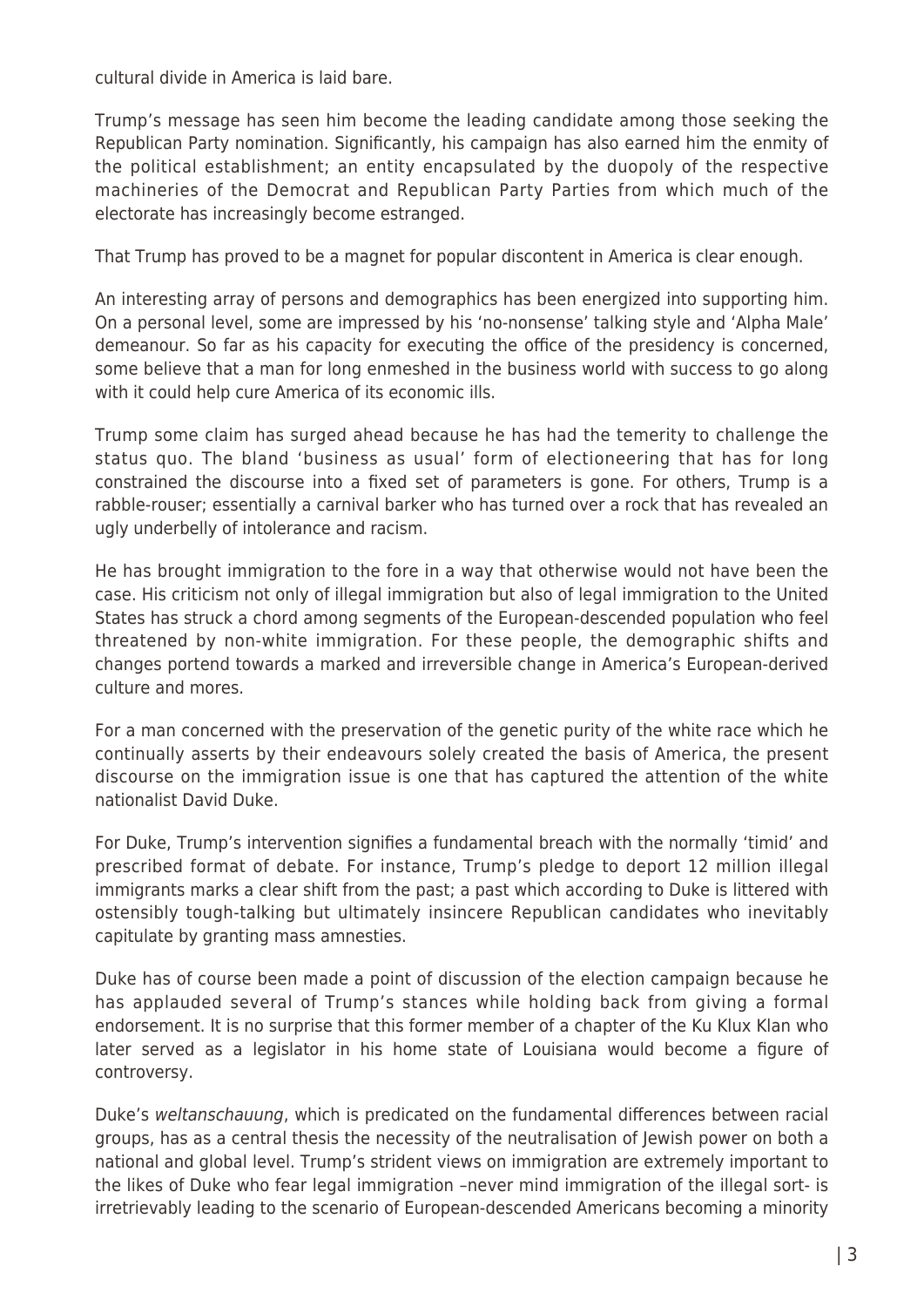population.

In this, Duke sees the hand of Jewish influence in engineering a shift toward a national policy of open immigration. Whereas Acts of Congress respectively in 1921, 1924 and 1952 had, he argues, sought to preserve a European majority, the Immigration Act of 1965 sponsored in both houses of Congress by Jewish figures such as Congressman Samuel Dickstein and Senator Jacob Javits 'opened the gates'. The reason which he proffers to his followers is that of an "atavistic hatred" Jews have toward white European Christian culture which they blame for age-long persecutions.

Relegating whites to minority status would, he argues, serve Jewish interests because it enables them to supplant white Americans as the elite in American society and also puts a damper on the capacity for the revival of cohesive ethnic nationalist sentiments on the part of Christian whites from which Jews have historically borne negative consequences.

In the words of Kevin MacDonald, a retired professor of psychology and a guru of sorts for Duke and other white nationalists, "ethnic and religious pluralism serves external Jewish interests because Jews become just one of many ethnic groups…and it becomes difficult or impossible to develop unified, cohesive groups of Gentiles united in their opposition of Judaism."

Duke's obsession with the power allegedly wielded by members of the Jewish community in media, the economy and political influence has led him to praise some of Trump's actions.

For instance, when Trump chided Hillary Clinton for being readily accepting of the necessity for Israel to build a wall to keep Muslims out while at the same time being dismissive of the right of America to do the same, Duke highlighted this as evidence of the hypocrisy of mainstream politicians who cravenly serve the interests of the Israel lobby at the expense of their own national interests.

Again, when in December of 2015 Trump went before the Republican Jewish Coalition Presidential Forum to tell them "I know that you don't like me because I don't want your money", Duke was quick to interpret those comments as being profoundly revealing of the state of affairs in contemporary America. No political figure would have the courage to utter what he considers to be an 'unmentionable truth;' namely that of a preponderance of Jewish money in the electoral process.

He revels in the sorts of points of analysis as that given by Uri Avnery, a former member of the Knesset, who in his 'Gush Shalom' blog once accused casino magnate Sheldon Adelson of being like a figure "straight out of the pages of the Protocols of the Elders of Zion." Avnery was alluding to an event which occurred in March of 2014.

As part of what several mainstream media outlets have referred to as the « Sheldon Adelson Primary », Adelson summoned four Republican politicians hopeful of running for the party's presidential nominations in order to make a decision as to which candidate he would offer financial backing. All four including Jeb Bush and Chris Christie were present or former serving state governors. What followed Avnery described as "a shameless exhibition » during which « the politicians grovelled before the casino lord."

Thus it is no surprise that Duke enthusiastically repeats his claim that Hillary Clinton's top seven backers are Jewish and is encouraged by Trump's sneering reference to a previously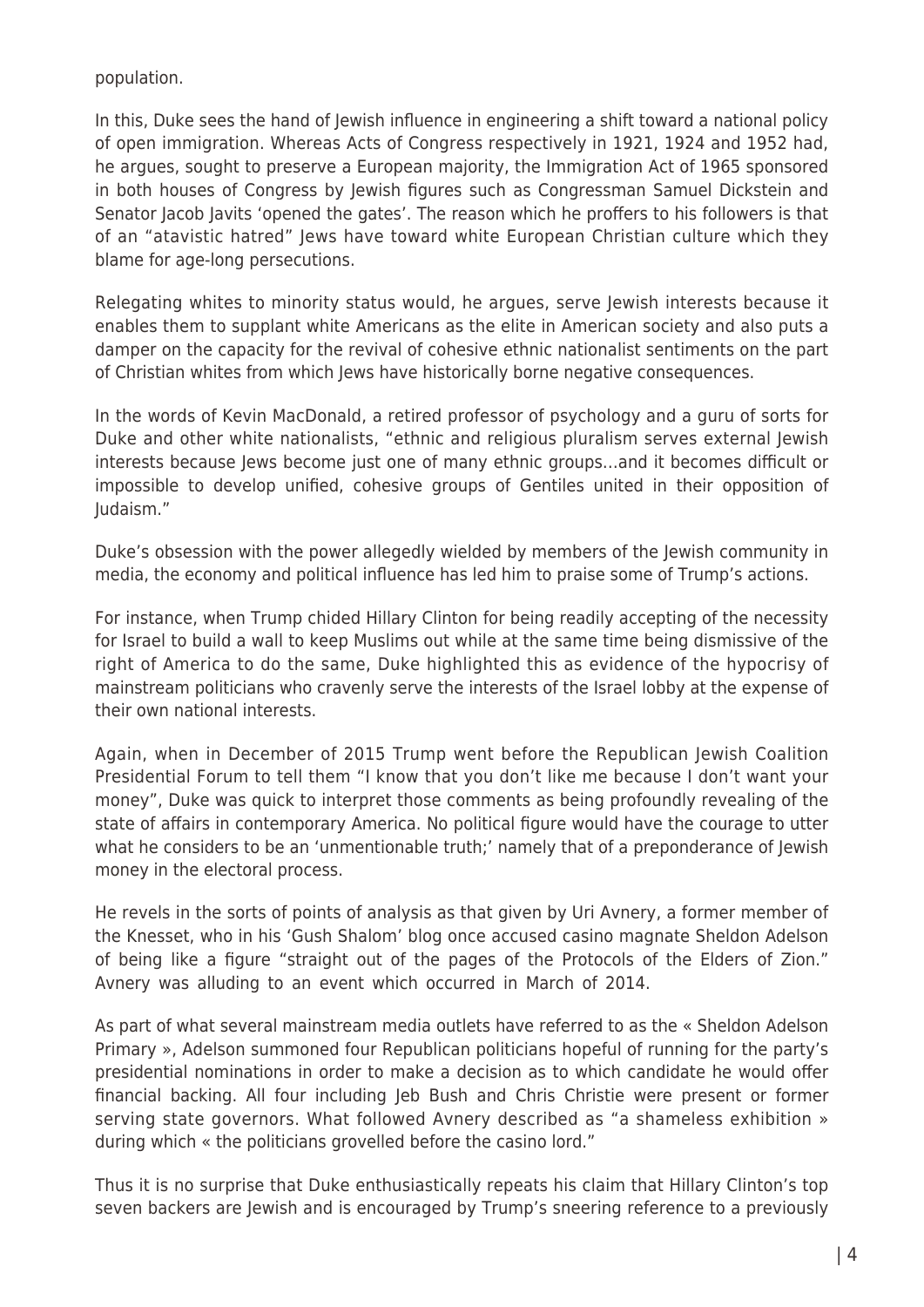undisclosed loan given to his rival Ted Cruz: "Goldman Sachs own him. Remember that!"

While he expresses reservations about Trump, he appears persuaded by the fact of widespread media hostility towards Trump along with the concerted efforts by the Republican establishment to discredit him as ample evidence of Trump's potential as a president who will not kowtow to what he sees as prevailing Jewish interests and will act in a manner that would go a long way in re-asserting the interests of European-descended Americans.

The Trump campaign raises two key issues. The first relates to the culture associated with the operation of governance and the electoral process. The second is to do with the qualities of the candidate himself.

It is clear for anyone that the American political process is riddled with corruption and that what passes for a democracy is actually a system run under false pretences as a democracy.

A study by the political scientists Martin Gilens of Princeton University and Benjamin Page of Northwestern University concluded that "majorities of the American public actually have little influence over the policies our government adopts." The views of rich people have a much greater impact on policy decisions than those of middle-income and poor Americans.

It is effectively government serving the interests of oligarchs.

The law has paved the way for entrenching this state of affairs via successive Supreme Court decisions which relate to the funding of campaigns. The case of Buckley versus Valeo in 1976 arguably provided the basis through which politicians can be bought and controlled by billionaires and corporate interests. In striking own certain provisions of the Federal Election Campaign Act (1974), it removed limits to the amount of money which could be spent on campaigns although limits were still affixed to the contributions of individuals

However, by overturning sections of the Campaign Reform Act (2002), the Citizens United versus Federal Electoral Commission case of 2010 went further by removing limits in expenditures made by non-profit and for-profit corporations. McCutcheon versus Federal Electoral Commission added to this by removing the biennial aggregate limit on individual contributions to national party and federal candidate committees.

The cumulative effect of these decisions –all of which invoked violations of the First Amendment as justification- has been to effectively remove restraints imposed on election spending.

Former President Jimmy Carter has bluntly stated what the implications are:

It violates the essence of what made America a great nation in its political system. Now it's just an oligarchy with unlimited political bribery being the essence of getting the nominations for president or being elected president. And the same thing applies to governors, and U.S. Senators and congress members. So, now we've just seen a subversion of our political system as a major payoff to major contributors, who want and expect, and sometimes get, favours for themselves after the election is over. … At the present time the incumbents, Democrats and Republicans, look upon this unlimited money as a great benefit to themselves. Somebody that is already in Congress has a great deal more to sell.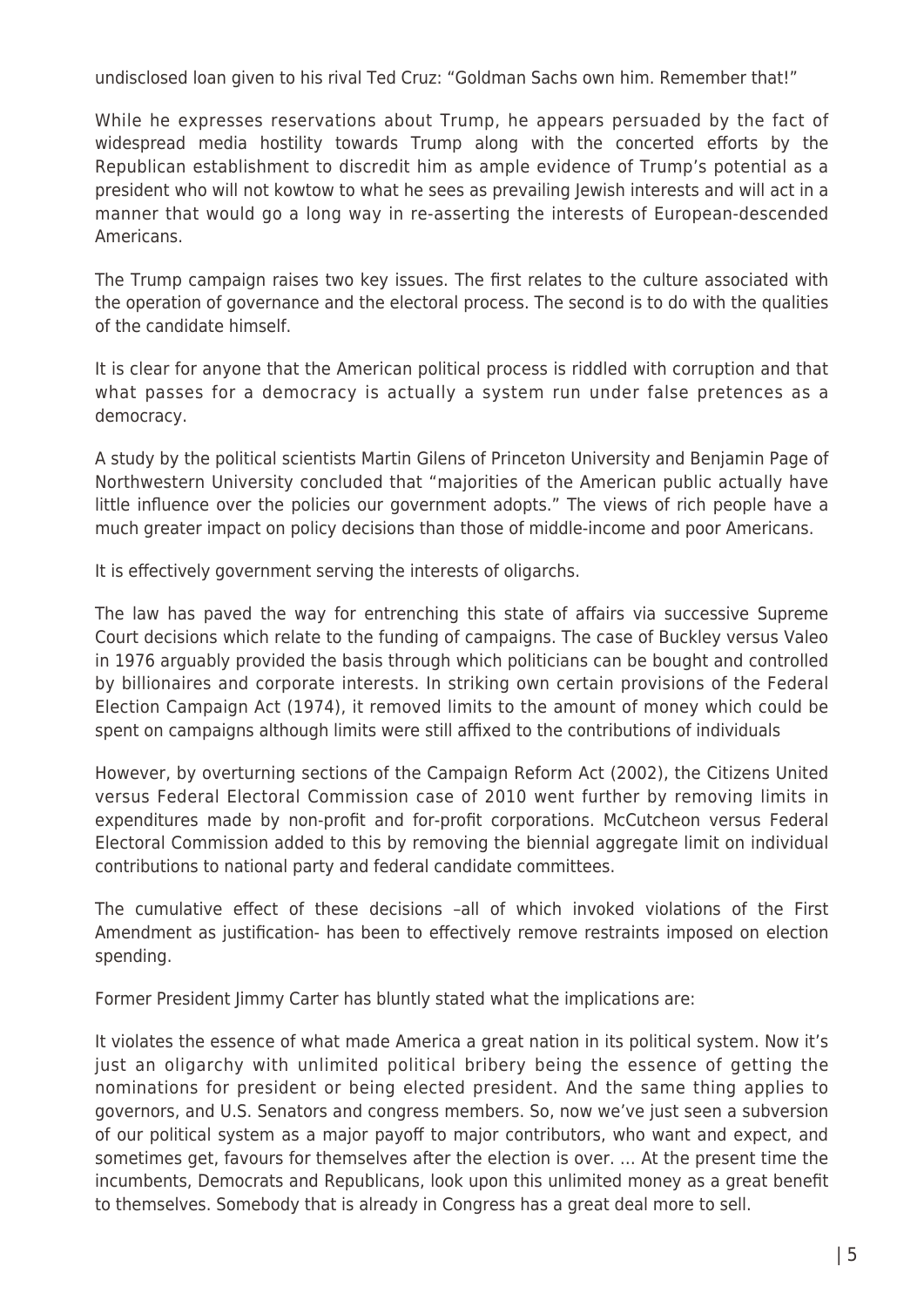The results are there to see.

The links between political figures and Wall Street have increasingly taken an insidious and pervasive form. This takes into account the relationships developed in-between election campaigns. Hillary Clinton of the Democratic Party, for instance, has become wealthy from her links with the corporate world and particularly from her connections with banks.

Public financial disclosures show that she earned a total of \$2,935,000 from 12 speeches which she gave before banking concerns between 2013 and 2015. While her standard fee is \$225,000, Goldman Sachs once paid her \$675,000 for a single speech and Deutsche Bank \$485,000. In fact, Clinton has earned a staggering \$21,677,000 for 92 speeches that she gave to private organisations over the same timescale.

It would be foolhardy in the extreme to think that her benefactors will not expect some form of dividend from their respective outlays.

It is important to note that there was never any halcyon era of the business of American politicking being free of corruption. The 'pork barrel' culture of elected politicians being disposed to return favours to moneyed interests is long established. As Huey Long, the legendary Louisiana governor and senator who ran the state as his personal fiefdom, once put it officeholders are "dime a dozen punks."

It should be remembered that the  $17<sup>th</sup>$  Amendment to the United States constitution, which changed the method of selecting U.S. Senators from appointments agreed upon by members of state legislatures to one requiring direct elections by the electorate, was in part prompted by allegations of corruption in the selection of senators.

The rise of the big city bosses based on the wielding of near autocratic power and the dispensing of patronage such as for example existed with Frank Hague in Jersey City and the Daley dynasty in Chicago is well documented as indeed is the history associated with New York City's Tammany Hall.

In the midst of this election campaign we witness the rise of Donald Trump bearing the mantle of an independent spirit whose wealth ostensibly inures him from the pressures faced by seasoned politicians to be 'bought and paid for' vassals of Wall Street as well as that of a down-to-earth outsider who is not of the establishment.

There are parallels between Trump and other political figures in American history that were populist in message and not the favoured candidate of the establishment of the party with which they were associated. Barry Goldwater in 1964 and Ronald Reagan in 1980 both come to mind. Where Goldwater tussled with Nelson Rockefeller, Reagan took on George Herbert Bush; each opponent being representative of the 'blue blooded' Republican establishment. Trump has even been compared to Huey Long who was plotting a path to the White House when he was cut down by an assassin's bullet in 1937.

However, Trump's candidature arguably offers very little hope for a revolutionary change for two key reasons. The first concerns the man and the policies he is attempting to sell to the American public, and the second pertains to the practical limitations facing an earnest candidate wishing to make changes within the prevailing system.

The tone of Trump's campaign while apparently refreshing to a large segment has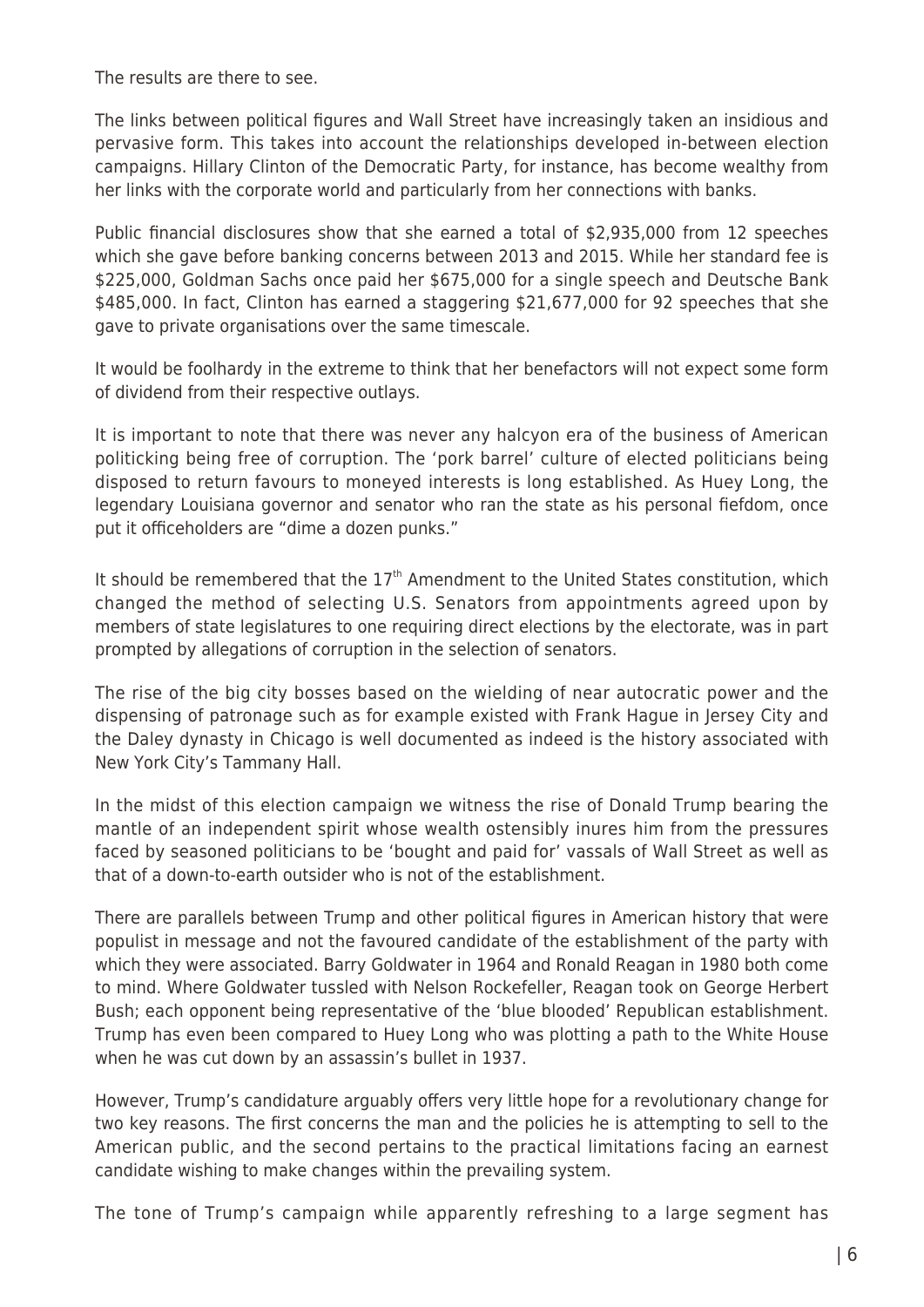demonstrably attracted those among the masses who readily subscribe to inter-ethnic and inter-religious division. Simply put, Trump does not appear to be a 'healer'. A candidate who arrogantly mocks a disabled person and who makes thinly veiled quips about the effect of a woman's menstrual cycle on her supposed hostility to him is at a fundamental level unsuited to lead.

An indication of his shifty persona and generally unreliable disposition can be garnered from the amount of about turns that he has made in regard to his position on several key matters. He is on record as supporting a universal health care system which would be paid for by government but now claims that he will repeal Obama Care. Where Trump was once in favour of restrictions to gun ownership, under the election spotlight, he now pledges to repeal Obama's tough gun control laws.

And this from Trump some years ago about illegal immigration:

It's very tough to say, 'You have to leave. Get out!' How do you throw someone out who has lived in this country for twenty years? You just can't throw everybody out.

Trump has of course gained both notoriety and support for pledging to deport twelve million illegal immigrants and to ban all Muslims from entering the United States.

He now excoriates both Hillary Clinton and Barack Obama where in the past he was fulsome in his praise for both; Clinton as being "very, very capable" so far as inheriting the mantle of president and Obama as being a "strong and smart" leader. While Trump has always claimed allegiance to the Republican Party, he admitted that in many cases "I probably identify more as a Democrat."

It is doubtful that Trump can perform an economic miracle by turning around the trends in the economy. He cannot for instance force Apple Inc. to manufacture goods in the United States and make them pay American workers at 'developed country' levels.

In this matter and others, Trump's sums simply do not add up. He supported President Obama's stimulus package and consistently supported a high level of government spending and other forms of interventionist measures including the use of eminent domain; that is, the compulsory purchase of private property for public use. Trump's tune has changed. He favours an economic policy based on removing 75 million Americans from paying income tax. There would be a top income tax rate of 25% for individual and 15% for corporation. Death duties would be abolished.

Trump's plan for making up for the inevitable shortfall in national revenues is to place a heavy tax on all foreign imported goods – an action which would likely kick start a global trade war and add over \$30 trillion dollars to the debt of the United States.

He cannot bring about a genuinely substantive economic revival without a wholesale 'root and branch' reformation of the economic system. This is a system in which markets are rigged by the Federal Reserve and by the U.S. Treasury.

As Michael Hudson, a distinguished professor of economics, argues in his book Killing the Host, the whole of the financial system would need re-regulating. This would require a revolutionary tax policy geared towards preventing the financial sector from extracting economic surplus and capitalizing on debt obligations paying interest to that sector.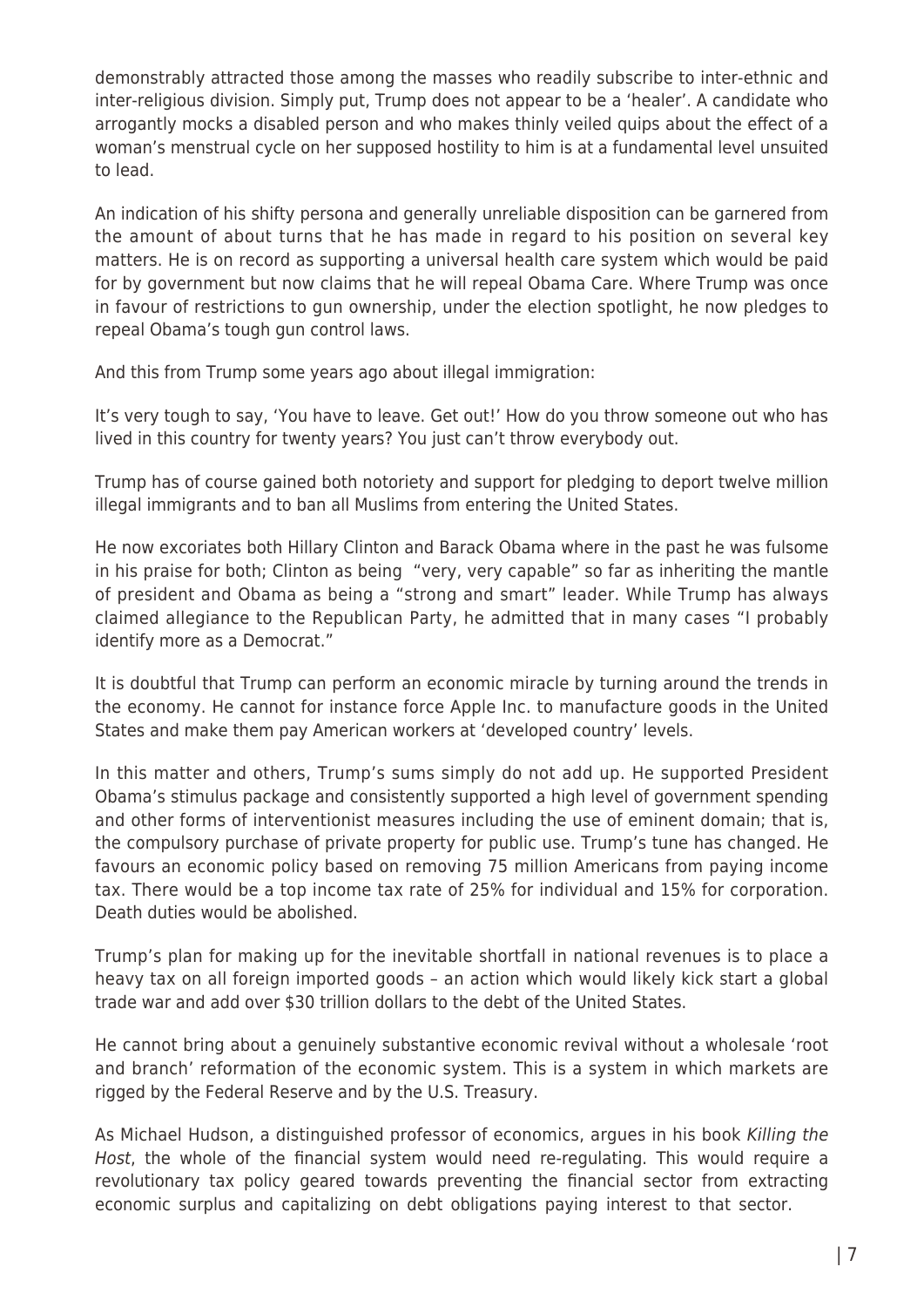All Trump has offered thus far is a suggestion that the Federal Reserve ought to be audited and a truculent comment about the Reserve keeping the level of interest rates low so as to protect Obama from "a recession-slash-depression during his administration."

He holds himself out as an anti-establishment reformer but from Trump there is no reference to a substantively constructed programme detailing how he would go about challenging the barons of Wall Street. He poses as a reformer without attacking power. There is no tangible sense of promise that he could wage the sort of battle with entrenched interests in the manner of previous presidents such as Andrew Jackson, Theodore Roosevelt and Franklin Delano Roosevelt.

Jackson, weary of the powers accumulated by a powerful central bank -which he likened to a hydra-headed monster- and its "paper money", abolished the Bank of America. Theodore Roosevelt attacked business monopolies via the Sherman Anti-Trust Act while his distant cousin was the instigator of the 'New Deal' a radical series of measures which included the institution of a social security system.

Trump's wealth, while providing a credible image of a politician who cannot be bought, does not guarantee that he would be able to deliver on any radical policies. For one thing, an American president cannot go over the heads of both Houses of Congress and the Supreme Court which holds the final card so far as the settlement of core constitutional matters is concerned.

John F. Kennedy assumed the presidency backed by his father's considerable wealth. But while he could, as a senator, take bold, independent stances such as his support for Algerian independence, as president, he had to make compromises with interest groups who supported the political party with which he was affiliated. As president, he earned the ire of the military industrial complex, barons of commerce, segments of the Intelligence community and high-ranking fascist-leaning army and air force generals in the Pentagon. He was almost certainly eliminated by a plot originated from elements from the aforementioned groups over discontent with his policies and fear of where he would take America.

Outside of economic and social policies, Trump painted a picture of prudence during a debate on foreign policy. While the other candidates appeared to be falling over themselves to present the image of being strong and decisive on Syria and the Ukraine, Trump said that he would endeavour to pursue a constructive working relationship with Russian President Vladimir Putin.

However, his threat to "bomb the hell out of our enemies" exposes a poor grasp of the workings of international politics; not least a failure on his part to understand the lessons of America's recent past. It contradicts the criticisms he has correctly levelled at Hillary Clinton for her part in the destruction of Libya.

It also suggests that Trump would go out of his way to appease the armaments industry and fall in line with the dictates of the military industrial complex. This important cog in the economic machinery of the United States, about which President Dwight Eisenhower issued dark warnings in his farewell address to the American people, operates on the basis of increasing defence expenditure and perpetuating the war industry by all available means. This has included facilitating the expansion of the North Atlantic Treaty Organisation in defiance of promises given by America's leaders as a condition for allowing a reunified Germany to join N.A.T.O.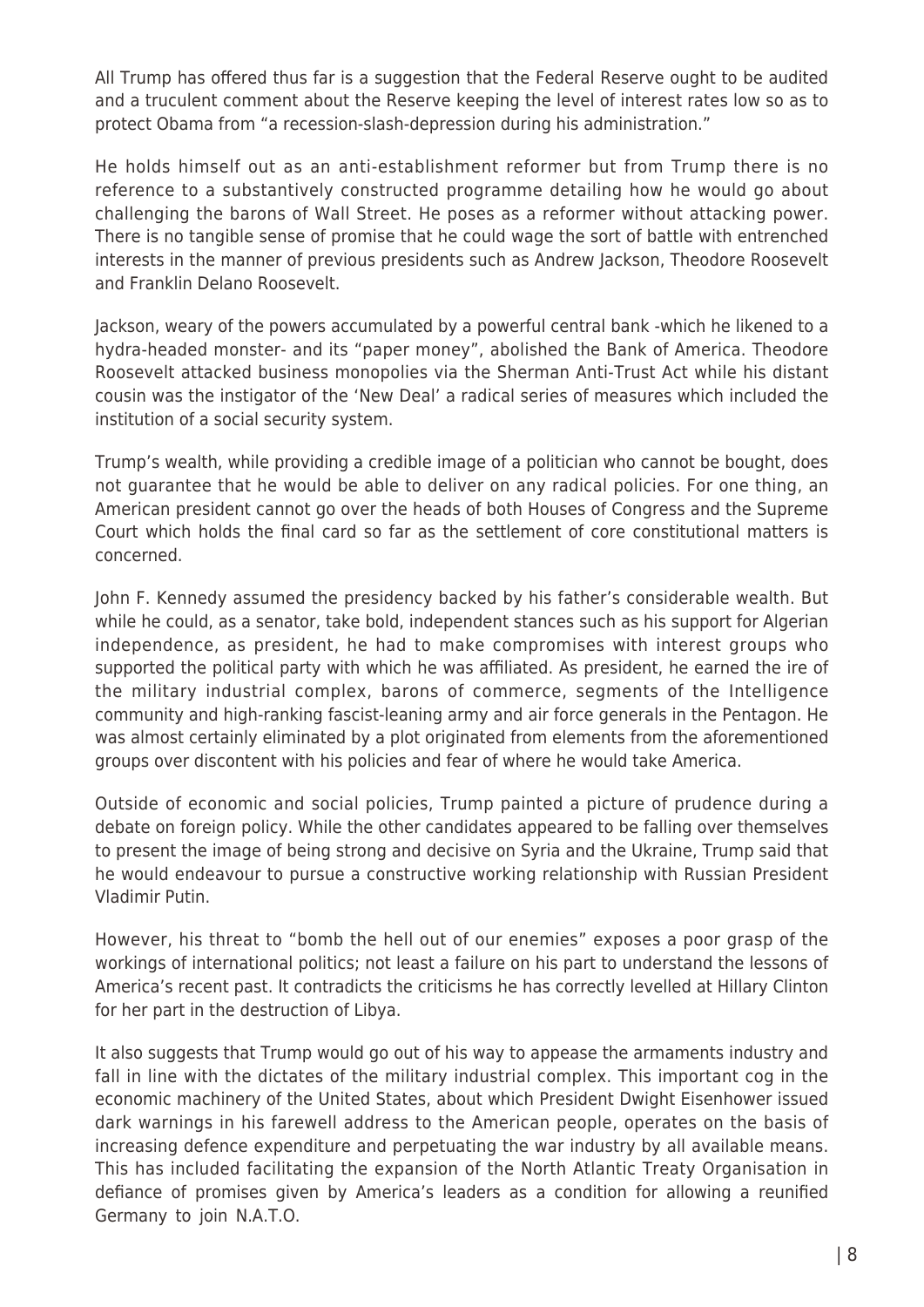A President Trump who managed to limit or otherwise remove tax obligations domestically would more than ever need to preserve the United States dollar as the de facto global reserve currency. A necessary element of this state of affairs is the co-operation of the rulers of the oil rich Saudi state to which the United States is pledged to preserve for the consideration of the sale of oil in U.S. dollars.

The United States has served as an overseer of Saudi imperial designs in the Middle East including that regime's part sponsorship of the lengthy and destructive war between the Saddam-era Iraq and Iran as well as the Saudi-backed insurrection against the Ba'athist regime in Syria. Further evidence of Trump as a warmonger can be garnered from his comments that Iran's nuclear programme should be stopped by "any and all means necessary."

But something which admittedly appears to work in Trump's favour is the criticism he is receiving from the political establishment who the electorate hold in low esteem. This also applies to those paragons of the economic order.

For instance, when the economist Larry Summers alleged that Trump "is a serious threat to American democracy", there are many who would keenly take Summers to task for his support of the present corrupt order. It was Summers after all, who helped deregulate the banking system which paved the way for the 'casino banking' culture that led to the economic crash of the late 2000s. Summers also played a key role as an overseer of the mass plunder of the Russian economy in the 1990s.

In this heated atmosphere littered with scornful reproach and blistering invective, the opportunity for calm and fruitful reflection is being lost.

It is clear that Americans need to re-think the nature of the deep-seated identity-politics and the highly partisan approach to issues which is imperiling the sanctity of its institutions and the conventions that govern them. The row related to the unprecedented decision of Republican leaders in Congress to arrange for a foreign leader, Israel's Benjamin Netanyahu, to give a speech before congress over the head of the serving president provides one example of this.

Where many Jewish Americans saw this as a necessary tactic to stymie President Obama's then in progress attempt at reaching a deal with Iran over its nuclear energy programme, many African-Americans saw it as one of a series of insults directed at a black president.

The "You lie" interjection by the southern Republican Joe Wilson during a major speech to Congress by President Obama in 2009, according to former president Jimmy Carter, had exposed "an inherent feeling among many in this country that an African-American should not be president."

But even if the action of enabling Netanyahu to speak before Congress without the consultation of the serving president in this instant was not predicated on the "intensely demonstrated animosity toward President Barack Obama as a black man", it clearly unveiled the power and leverage wielded by the Israel lobby over many United States legislators.

The actions of 47 Republican senators in sending a signed letter to the leaders of Iran warning them against reaching agreement with the Obama administration brought enough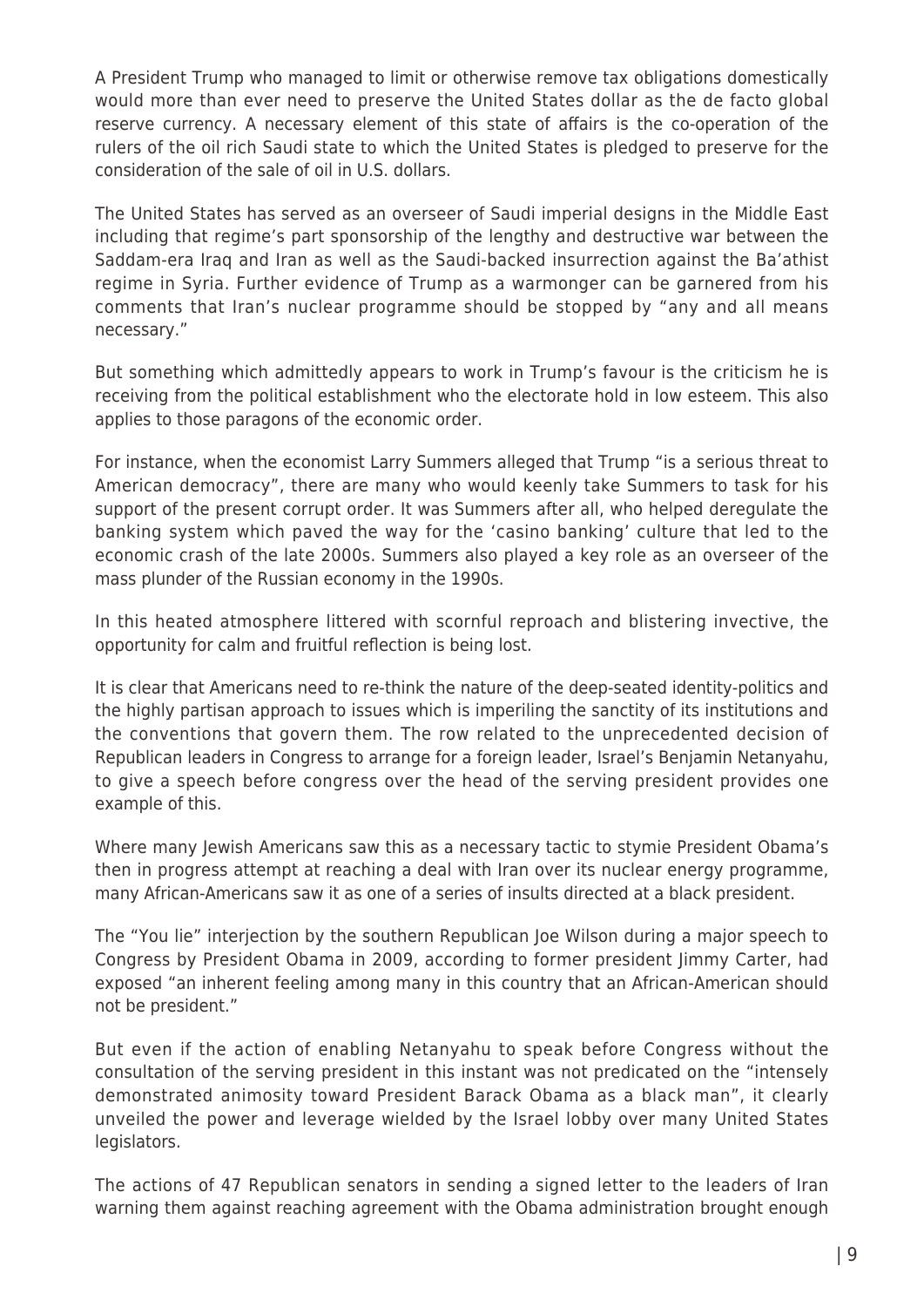scrutiny to warrant the an accusation of treason.

The crucial point however is whatever the merits of the arguments for and against the deal with Iran, an important convention was circumvented and the office of the presidency was wilfully undermined by legislators who were beholden to an interest group and a gross level of partisanship.

The polarised views over issues related to the killings of Americans by law enforcement officials also exposes a divide based on race and political affinities at the expense of what should be a consensus view on the standards of policing and the even-handed operation of the criminal justice system.

While an increasing amount of cases such as the slayings of Michael Brown and Eric Garner brought forth uncomfortable statistics related to the killing of minorities by police and counter-arguments positing the statistics showing that armed white suspects were more likely to be killed than blacks in the same situation, lost in the emotional and uncompromisingly partisan discourse is the reality of an increasing militarisation of police forces in America.

Many white Americans, comforted by the fact that they are not profiled as criminal or terror suspects because they are neither black nor Muslim, appear aloof to this phenomenon despite the rise in apparently unwarranted shootings for instance of whites who call the police to investigate suspected crimes on their property. Age and respectability are no barriers to being on the receiving end of rough-handed treatment as the case last year of a retired four-star army general in Georgia demonstrated.

Meanwhile the Eric Garner case serves to illustrate how U.S. police officers have increasingly become unaccountable for actions of wrongful arrest and brutality including homicide. Taxpayers have had to fund millions of dollars in settlement of lawsuits.

In America, the issue of race is of course never far from the surface. "The problem of the Twentieth Century", wrote W.E.B. Dubois in 1903 "is the problem of the colour line".

It is also clearly a problem in this, the succeeding century.

The aforementioned Michael Brown case, as indeed also the one involving Trayvon Martin, was overshadowed by race. Each became a contest of accusations and counter-accusations based on perceptions of the racial attitudes of the police, and criminality in the black community. The likes of Al Sharpton and Jesse Jackson were called out by whites concerned about their silence in cases where white victims had suffered at the hands of black criminals. This extended also to situations of so-called black-on-black violence.

The issue of race and criminal statistics are projected on to cases such as those involving Michael Brown, serving, from the perspective of many whites, as a justification for the killing of young black men. In other words, that U.S. Department of Justice figures consistently attributing a high level of crime to segments of the black population make it alright to gun down black suspects.

There are a number of caveats nonetheless which need to be kept in mind. For instance, so far as homicides are concerned, most whites –over 80%- are killed by other whites much in the manner that most blacks are killed by other blacks. It is worth noting the statistics issued focus on street crimes and not on organised crime and corporate crime.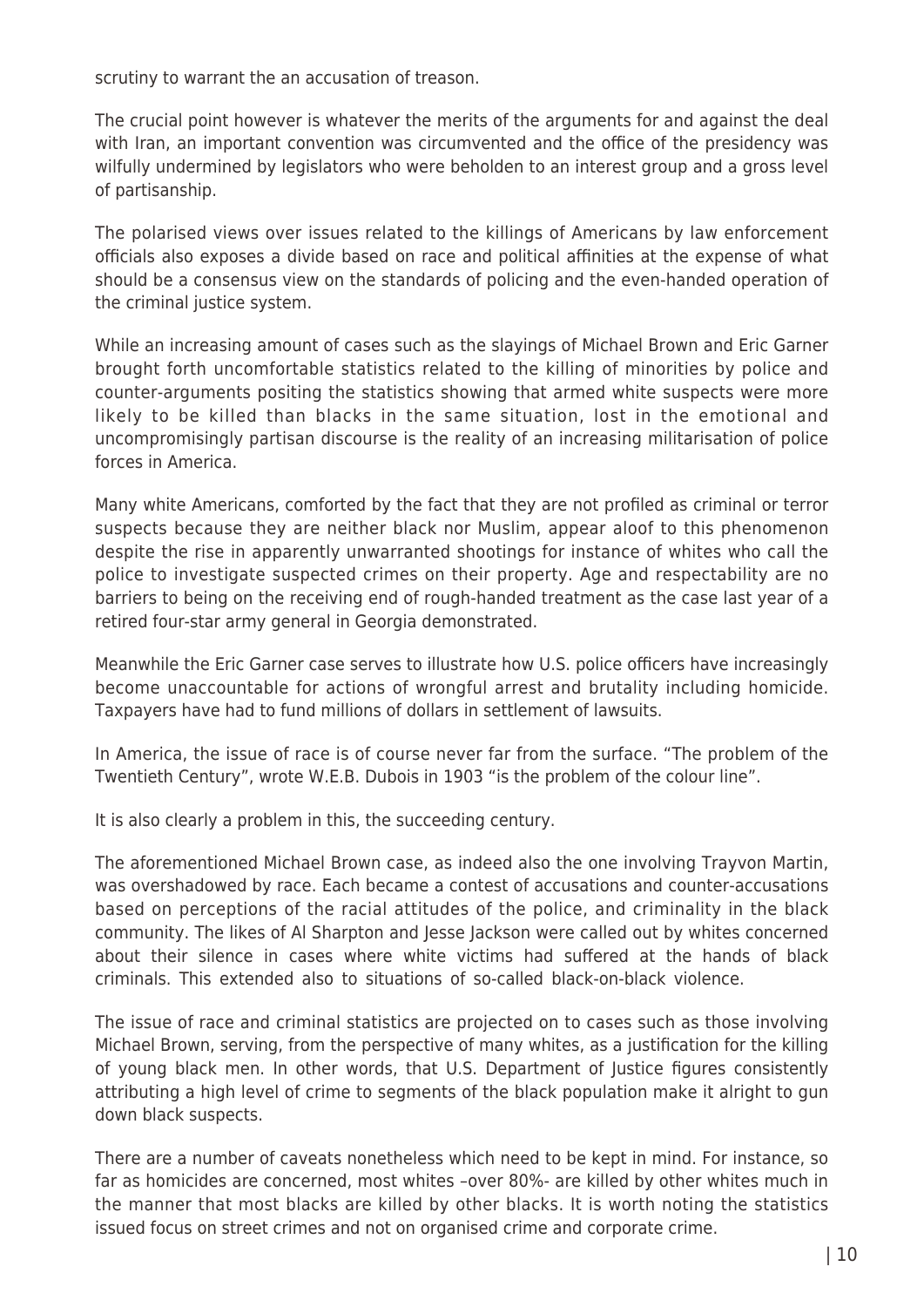If the Department of Justice began compiling statistics related to the ethnic origins of say corporate crime which became repeated like the mantra of black street crime, then it would arguably create a new ambit of racial sensitivities.

It is worth pausing to think of a situation where the media and the public discourse was focused on the ethnic origins of Wall Street operatives who are convicted of financial crimes. The issues of race and social class, needless to say, play a part in this. How else is it possible to explain the 'too-big-to-fail' rationale behind the bailout of corporations on Wall Street? Whereas Iceland allowed banks to fail and jailed criminally culpable bankers, in the United States, the bigwigs in the banking sector escaped prosecution for policies and actions which appeared to be criminal in both conception and execution.

For instance in 2006 and 2007, the Goldman Sachs Group offered over \$40 billion in securities that were backed by at least 200,000 risky home mortgages. What the corporation failed to do was to inform potential buyers that it was also secretly betting on a sharp drop in housing prices which would result in the marked devaluation of those securities.

The excuse put forward by the regulatory authorities that many devices of market chicanery were not illegal at the times of their operation is unconvincing to many. It demonstrates an extraordinary level of descent in the standard of morality applied to the corporate world as indeed is the case in other spheres.

Those who helped plunge the United States and the world into an economic morass, destroying the livelihoods of many, shrinking their pension funds, saddling many with debts and in effect lowering the prospects of the succeeding generation are not categorised by race.

A worthwhile question for the American public to ponder is whether the construction of racial statistics related to the commission of economic crimes should be an important element of the public discourse as is the case with street crimes.

Ultimately, this may be unhelpful for the simple reason that it would serve to deflect attention from the underlying failures in the system. The aforementioned David Duke in relation to whom Trump took some time before disavowing is as fixated on the levels of black street crime statistics as he is on repeating the claim that Jewish organisations and Jewish individuals 'control' the electoral and wider political process when in fact, the system itself is open to being manipulated by the highest bidder.

The Koch brothers, David and Charles, who are worth a combined \$86 billion provide a study of how any well-resourced group or individual can attempt to buy political influence in order to secure legislative enactment to their benefit rather than for the benefit of the wider society.

The Koch brothers, who have given over 60 million dollars over a 15 year period to groups which deny climate change, are the fossil fuel industry's largest donors to the members of the congressional committee overseeing fuel and energy matters. In 2010, the Koch brothers and their employees donated over \$300,000 to members of the House Energy and Commerce Committee which was overseeing the Keystone XL pipeline proposal.

According to a report by the International Forum on Globalisation, the Koch Brothers would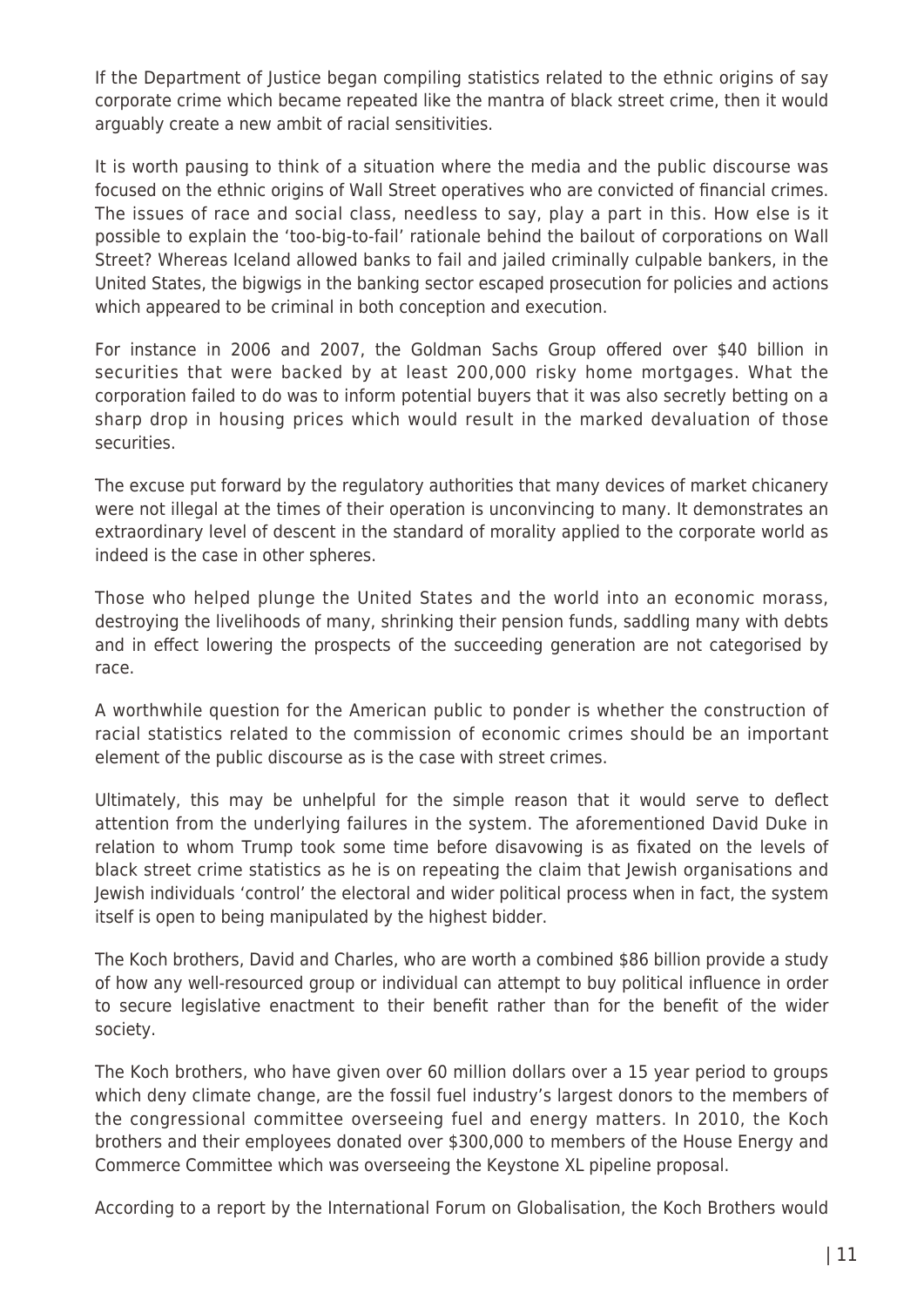stand to make up to 100 billion dollars in profits if the pipeline is constructed. This would encompass the areas of exploration, construction and trading. Although the figure related to an expected profit margin is hotly disputed as is the extent of the involvement of the Koch Corporation in this proposed venture, it is worth reminding how Republican members of Congress attempted to use this project as a bargaining tool in the confrontation with President Obama over the budget in September 2013.

This is the daunting context within which any aspiring American president will be required to discharge his or her duties. It is doubtful that Donald Trump possesses the leadership qualities as well as the requisite policies which would serve as the panacea for America's problems, for he appears to be a charlatan and a savvy peddler of populist propaganda.

In any case, it is worth reiterating the limitations of the office. The last president who seemed to act with a great measure of 'independence', that is, one fulfilling the ideal concept of a robust 'father of the nation' who as an elected official proceeded according to his own will in the belief that he was serving the interests of the mass of the electorate was probably Franklin Delano Roosevelt.

Today, with a system so closely entwined in satisfying the interests of powerful minority elites, it would be difficult, if not near impossible for a president to effect change of the sort many Americans desire. A president, even one with a considerable amount of personal wealth, cannot hope to displace the entrenched interests of powerful lobby groups such as those representing the defence and armaments industry, the extractive industries, Israel, and, of course, Wall Street and the banking sector.

In several key ways, many who support Trump do so as a projection of their fears and their anger at the system: Anger at the economically debilitating aspects of free trade and the perceived overreach of 'political correctness' as well as the fear of immigration and Islamist terrorism.

But the Trump supporters who cheer on Trump's promises in relation to strengthening laws to combat the perceived 'Muslim menace' at home and abroad appear not to be cognizant of the fact that they are sanctioning the entrenchment of an Orwellian-like police state apparatus that has markedly developed in the post-9/11 era. Many who rail against 'political correctness' have only succeeded in providing overt evidence of their racial and religious prejudices while those subscribing to his strategy for regaining jobs that have gone overseas merely display their naivety of the workings of the economic order.

It is doubtful that most can believe that he has the solutions which he claims he has. From those sharing the racialist worldview of David Duke to the neglected working man sensing a different political animal to the tried and failed political classes, supporting Trump is a leap into the dark.

It effectively amounts to a protest vote against the system.

It is the system and the prevailing mores of the political and business establishments that guide it which ought to be the primary concern of Americans. It is only when the system is cleansed of the rules enabling political 'sugar daddies' and corporate interests to buy elections and the rules allowing the rigging of the economic system are properly reformed that the election of a new president will be able to provide the basis for genuine change.